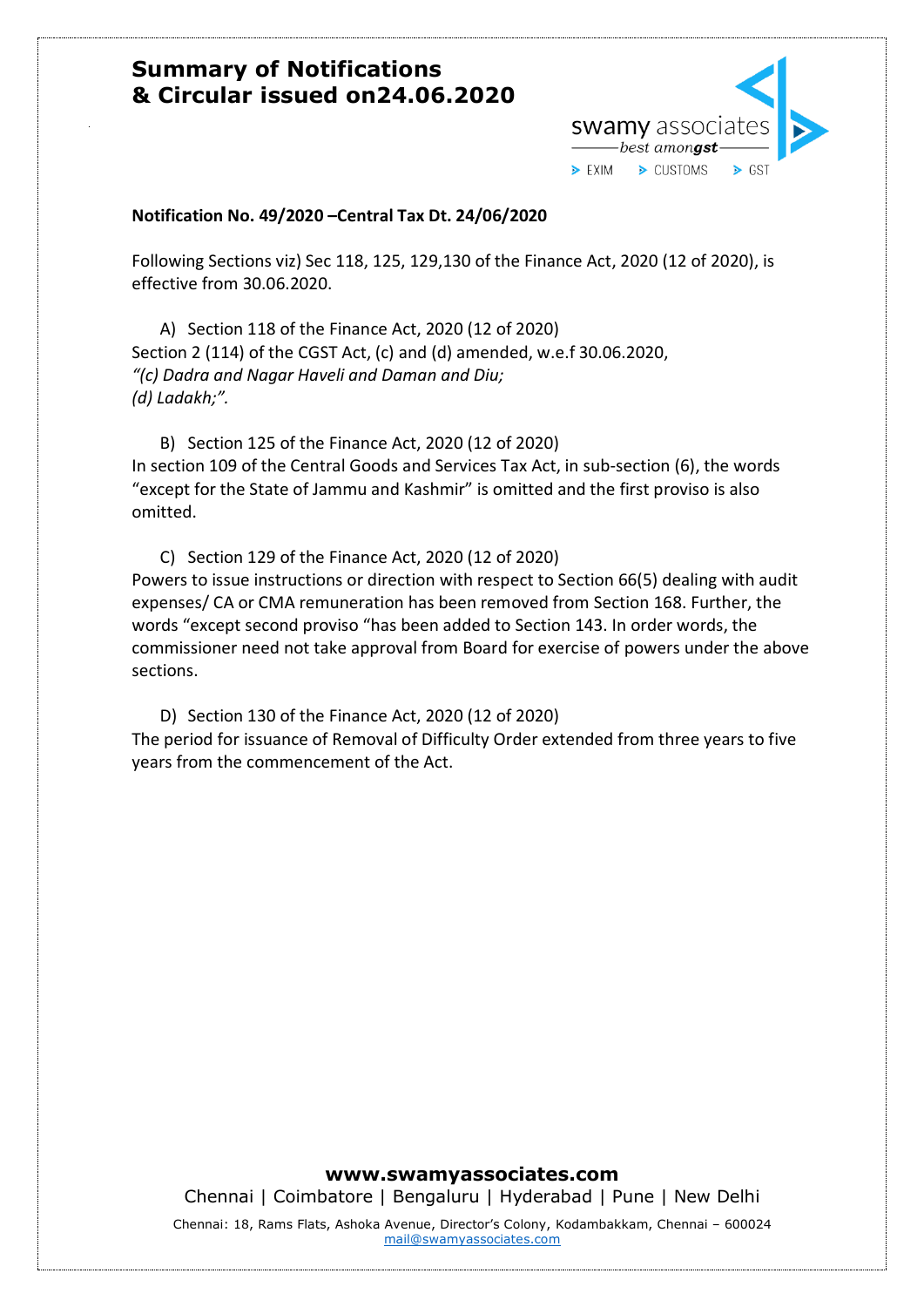

### **Notification No. 50/2020 –Central Tax Dt. 24/06/2020**

Rule 7 of the CGST Rules, 2017, substituted.

A Registered person who is not eligible for opting the composition levy under subsections (1) and (2), but eligible to opt to pay tax under sub-section (2A), of section 10 shall pay **three per cent**. of the turnover of taxable supplies of goods and services in the State or Union territory.

#### **www.swamyassociates.com**

Chennai | Coimbatore | Bengaluru | Hyderabad | Pune | New Delhi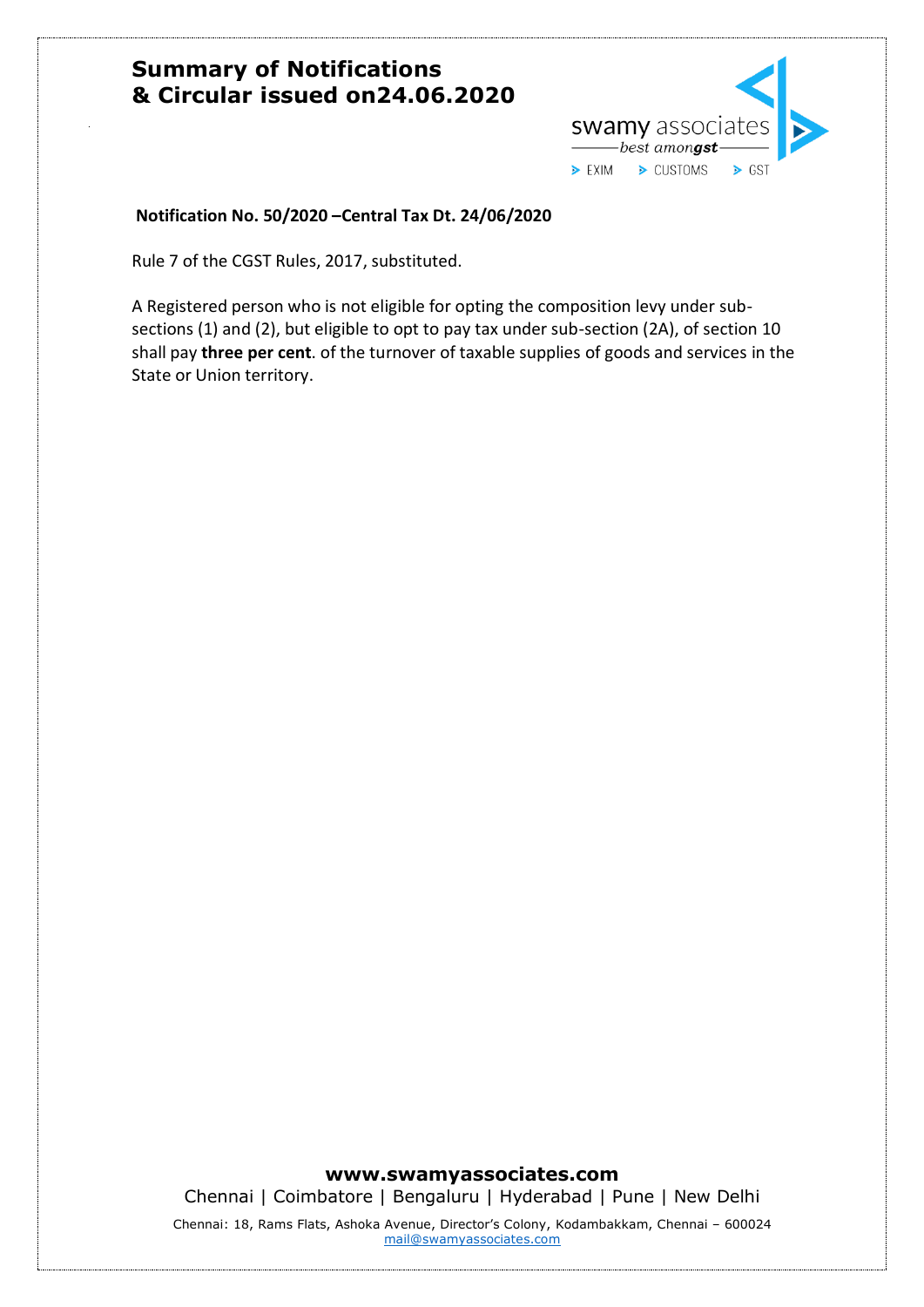

**Notification No. 51, 52 & 54/2020 – Central Tax, Dt. 24/06/2020 read with Circular 141/2020-GST dated 24.06.2020**

**Government has given relief to the tax payers by way of NIL or reduced interest after specified period. The details are tabulated below for ease of reference:** 

| For tax payers having aggregate turnover of more than Rs.5 Crores |          |                 |                          |                                                                            |  |
|-------------------------------------------------------------------|----------|-----------------|--------------------------|----------------------------------------------------------------------------|--|
| Sl.No                                                             | Month    | <b>Interest</b> | Period                   | <b>Conditions</b>                                                          |  |
|                                                                   | $Feb-20$ | 0%              | 21.03.2020 to 04.04.2020 |                                                                            |  |
| 1                                                                 |          | 9%              | 05.04.2020 to 24.06.2020 |                                                                            |  |
|                                                                   |          | 18%             | 25.06.2020 onwards       | As per the erstwhile amendment,                                            |  |
|                                                                   |          | 0%              | 21.04.2020 to 05.05.2020 | if the return is filed after<br>24.06.2020, interest @ 18% is              |  |
| 2                                                                 | $Mar-20$ | 9%              | 06.05.2020 to 24.06.2020 |                                                                            |  |
|                                                                   |          | 18%             | 25.06.2020 onwards       | payable right from the due date                                            |  |
|                                                                   | Apr-20   | 0%              | 21.05.2020 to 04.06.2020 | for filing return.                                                         |  |
| 3                                                                 |          | 9%              | 05.06.2020 to 24.06.2020 | Now, interest at 0% or 9% or 18%                                           |  |
|                                                                   |          | 18%             | 25.06.2020 onwards       | is payable for the number of days<br>delayed beyond the specified<br>date. |  |
| 4                                                                 | $May-20$ | 0%              | 21.06.2020 to 27.06.2020 |                                                                            |  |
|                                                                   |          | 18%             | 27.06.2020 onwards       |                                                                            |  |

Example:

For the month of March 2020, if the taxpayer files his GSTR 3B on 30.06.2020, the interest calculation would be as follows: Zero % interest till 05.05.2020 9% interest from 06.05.2020-24.06.2020 18% interest from 25.06.2020-30.06.2020

#### **www.swamyassociates.com**

Chennai | Coimbatore | Bengaluru | Hyderabad | Pune | New Delhi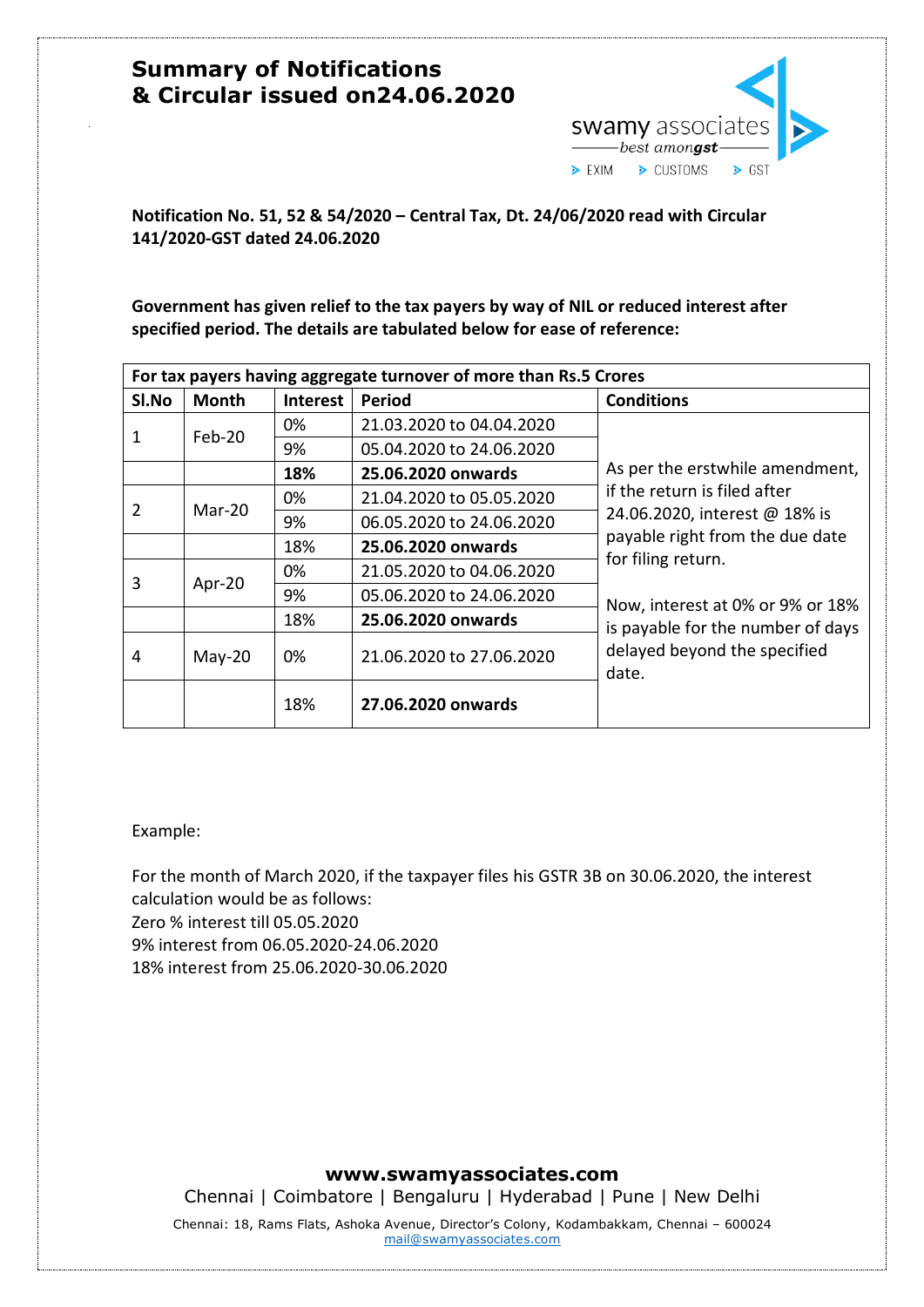

| For tax payers in Category -I States having aggregate turnover up to 5 Crores (TN) |               |                 |               |                                                                 |
|------------------------------------------------------------------------------------|---------------|-----------------|---------------|-----------------------------------------------------------------|
|                                                                                    | <b>Month</b>  | <b>Interest</b> | <b>Period</b> | <b>Conditions</b>                                               |
|                                                                                    |               |                 | 23.03.2020 to |                                                                 |
| $\mathbf{1}$                                                                       | Feb-20        | 0%              | 30.06.2020    |                                                                 |
|                                                                                    |               | 9%              | 01.07.2020 to |                                                                 |
|                                                                                    |               |                 | 30.09.2020    |                                                                 |
| $\overline{2}$                                                                     | Mar-20        | 0%              | 23.04.2020 to |                                                                 |
|                                                                                    |               |                 | 03.07.2020    |                                                                 |
|                                                                                    |               | 9%              | 04.07.2020 to |                                                                 |
|                                                                                    |               |                 | 30.09.2020    |                                                                 |
| $\overline{3}$                                                                     | Apr-20        | 0%              | 23.05.2020 to |                                                                 |
|                                                                                    |               |                 | 06.07.2020    |                                                                 |
|                                                                                    |               | 9%              | 07.07.2020 to | If GSTR 3B is not filed on or before                            |
|                                                                                    |               |                 | 30.09.2020    | 30.09.2020, interest @18% per<br>annum shall be charged for any |
| $\overline{4}$                                                                     | May-20        | 0%              | 23.06.2020 to | further period of delay in furnishing                           |
|                                                                                    |               |                 | 12.09.2020    | of the returns.                                                 |
|                                                                                    |               | 9%              | 13.09.2020 to |                                                                 |
|                                                                                    |               |                 | 30.09.2020    |                                                                 |
| 5                                                                                  | <b>Jun-20</b> | 0%              | 23.07.2020 to |                                                                 |
|                                                                                    |               |                 | 23.09.2020    |                                                                 |
|                                                                                    |               | 9%              | 24.09.2020 to |                                                                 |
|                                                                                    |               |                 | 30.09.2020    |                                                                 |
| 6                                                                                  | <b>Jul-20</b> | 0%              | 23.08.2020 to |                                                                 |
|                                                                                    |               |                 | 27.09.2020    |                                                                 |
|                                                                                    |               | 9%              | 28.09.2020 to |                                                                 |
|                                                                                    |               |                 | 30.09.2020    |                                                                 |
|                                                                                    |               |                 |               |                                                                 |
|                                                                                    |               |                 |               |                                                                 |
|                                                                                    |               |                 |               |                                                                 |
|                                                                                    |               |                 |               |                                                                 |
|                                                                                    |               |                 |               |                                                                 |
|                                                                                    |               |                 |               |                                                                 |
|                                                                                    |               |                 |               |                                                                 |
|                                                                                    |               |                 |               |                                                                 |

### **www.swamyassociates.com**

Chennai | Coimbatore | Bengaluru | Hyderabad | Pune | New Delhi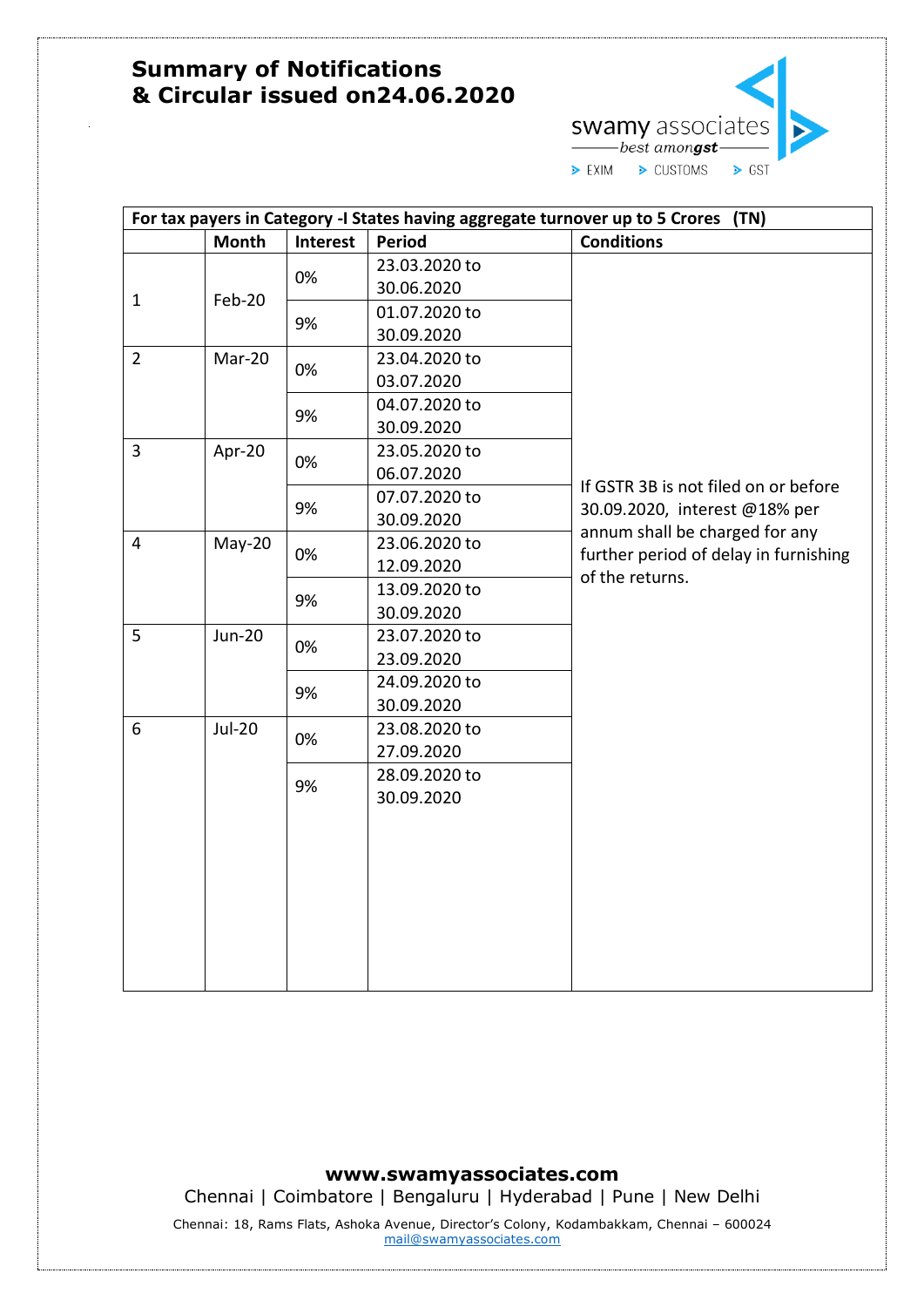

| For tax payers in Category -II State having aggregate turnover up to 5 Crores |          |                 |                          |                                                              |
|-------------------------------------------------------------------------------|----------|-----------------|--------------------------|--------------------------------------------------------------|
|                                                                               | Month    | <b>Interest</b> | <b>Period</b>            | <b>Conditions</b>                                            |
|                                                                               | Feb-20   | 0%              | 25.03.2020 to 30.06.2020 |                                                              |
| 1                                                                             |          | 9%              | 01.07.2020 to 30.09.2020 |                                                              |
| $\overline{2}$                                                                | Mar-20   | 0%              | 25.04.2020 to 05.07.2020 |                                                              |
|                                                                               |          | 9%              | 06.07.2020 to 30.09.2020 |                                                              |
| 3                                                                             | Apr-20   | 0%              | 25.05.2020 to 09.07.2020 | If GSTR 3B is not filed on or                                |
|                                                                               |          | 9%              | 10.07.2020 to 30.09.2020 | before 30.09.2020, interest                                  |
| 4                                                                             | $May-20$ | 0%              | 25.06.2020 to 15.09.2020 | @18% per annum shall be<br>charged for any further period of |
|                                                                               |          | 9%              | 16.09.2020 to 30.09.2020 | delay in furnishing of the returns                           |
| 5                                                                             | Jun-20   | 0%              | 25.07.2020 to 25.09.2020 |                                                              |
|                                                                               |          | 9%              | 26.09.2020 to 30.09.2020 |                                                              |
| 6                                                                             | $Jul-20$ | 0%              | 25.08.2020 to 29.09.2020 |                                                              |
|                                                                               |          | 9%              | 30.09.2020               |                                                              |

| For tax payers having aggregate turnover up to 5 Crores (TN) |        |          |            |  |
|--------------------------------------------------------------|--------|----------|------------|--|
| SI No.                                                       | Month  | Category | Due Date   |  |
|                                                              |        |          | 01.10.2020 |  |
|                                                              | Aug-20 |          | 03.10.2020 |  |

**Late fee for belated filing of GSTR-3B Return is also waived subject to the condition that returns for all the periods are filed on or before the extended due date as referred above. In case the returns in FORM GSTR3B for the said months are not furnished on or before the dates specified in the said notification, then late fee shall be payable from the due date of return, till the date on which the return is filed.**

**Reduction in late fee for GSTR-3B returns pertaining to July 2017 to January 2020, if filed between 1.07.2020 to 30.09.2020.** 

- $\checkmark$  Nil Return No late fee,
- $\checkmark$  Other than Nil Return Maximum Rs. 500/- per return (Both CGST & SGST).

#### **www.swamyassociates.com**

Chennai | Coimbatore | Bengaluru | Hyderabad | Pune | New Delhi